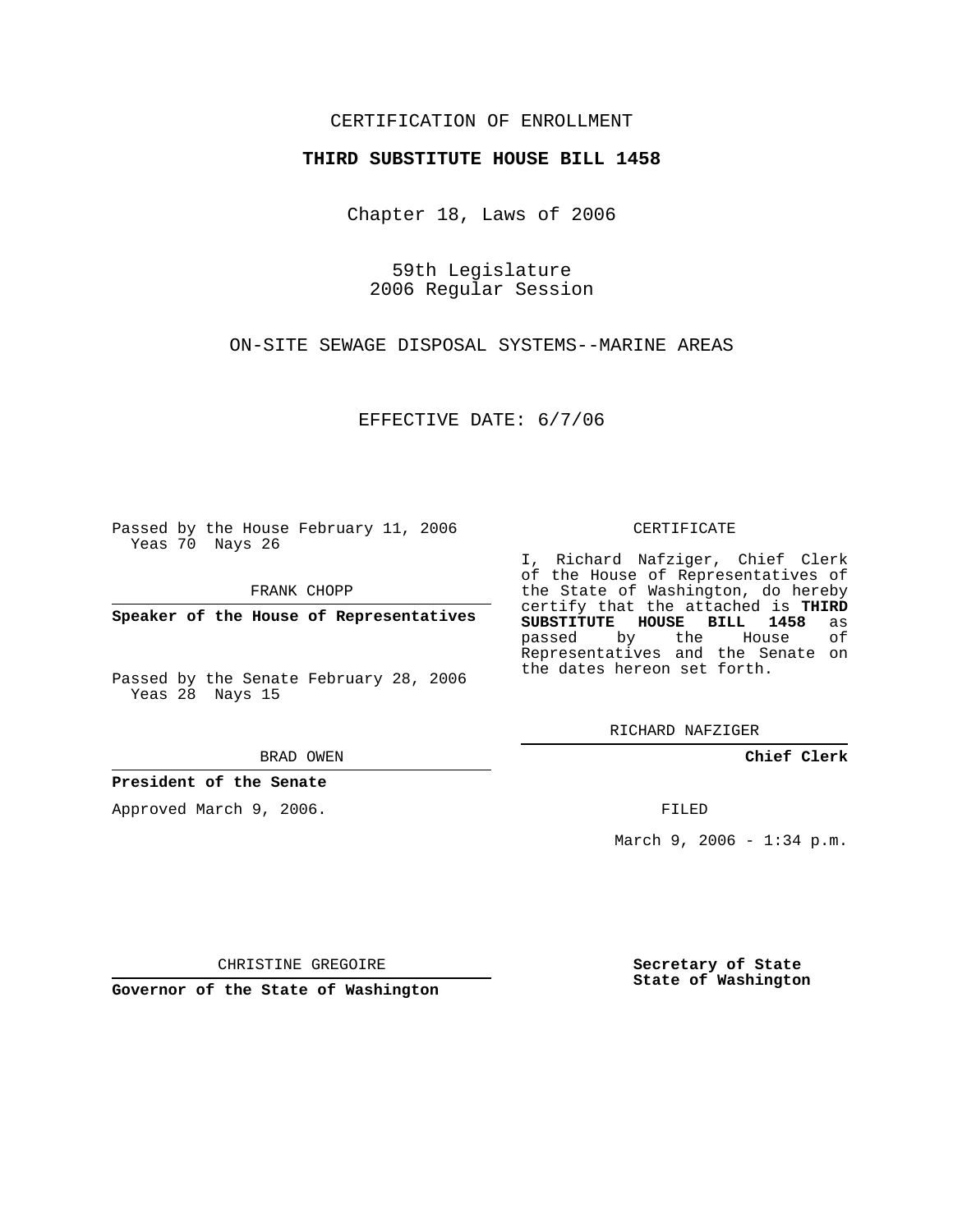## **THIRD SUBSTITUTE HOUSE BILL 1458** \_\_\_\_\_\_\_\_\_\_\_\_\_\_\_\_\_\_\_\_\_\_\_\_\_\_\_\_\_\_\_\_\_\_\_\_\_\_\_\_\_\_\_\_\_

\_\_\_\_\_\_\_\_\_\_\_\_\_\_\_\_\_\_\_\_\_\_\_\_\_\_\_\_\_\_\_\_\_\_\_\_\_\_\_\_\_\_\_\_\_

Passed Legislature - 2006 Regular Session

## **State of Washington 59th Legislature 2006 Regular Session**

**By** House Committee on Natural Resources, Ecology & Parks (originally sponsored by Representatives Hunt, Dickerson, McCoy, B. Sullivan,<br>Williams, Haigh, Appleton, Linville, Chase, Dunshee, Simpson, Williams, Haigh, Appleton, Linville, Chase, Dunshee, Simpson, Upthegrove, Moeller and McDermott)

READ FIRST TIME 02/07/06.

 AN ACT Relating to managing on-site sewage disposal systems in marine areas; adding a new section to chapter 90.48 RCW; adding a new chapter to Title 70 RCW; and creating a new section.

BE IT ENACTED BY THE LEGISLATURE OF THE STATE OF WASHINGTON:

NEW SECTION. **Sec. 1.** The legislature finds that:

 (1) Hood Canal and other marine waters in Puget Sound are at risk of severe loss of marine life from low-dissolved oxygen. The increased input of human-influenced nutrients, especially nitrogen, is a factor causing this low-dissolved oxygen condition in some of Puget Sound's waters, in addition to such natural factors as poor overall water circulation and stratification that discourages mixing of surface-to-deeper waters;

 (2) A significant portion of the state's residents live in homes served by on-site sewage disposal systems, and many new residences will be served by these systems;

 (3) Properly functioning on-site sewage disposal systems largely protect water quality. However, improperly functioning on-site sewage disposal systems in marine recovery areas may contaminate surface water, causing public health problems;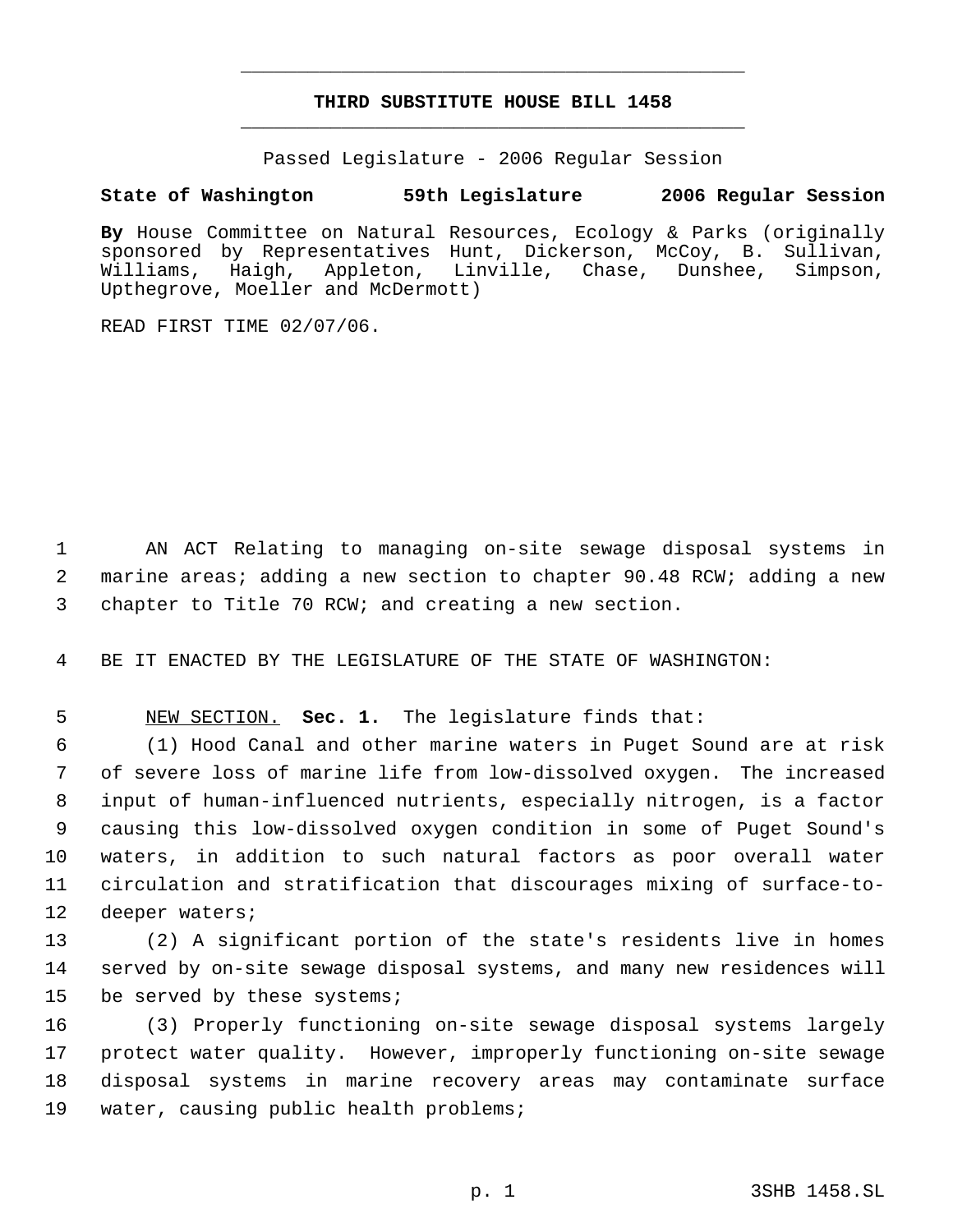(4) Local programs designed to identify and correct failing on-site sewage disposal systems have proven effective in reducing and eliminating public health hazards, improving water quality, and reopening previously closed shellfish areas; and

 (5) State water quality monitoring data and analysis can help to focus these enhanced local programs on specific geographic areas that are sources of pollutants degrading Puget Sound waters.

 Therefore, it is the purpose of this chapter to authorize enhanced local programs in marine recovery areas to inventory existing on-site sewage disposal systems, to identify the location of all on-site sewage disposal systems in marine recovery areas, to require inspection of on- site sewage disposal systems and repairs to failing systems, to develop electronic data systems capable of sharing information regarding on- site sewage disposal systems, and to monitor these programs to ensure that they are working to protect public health and Puget Sound water quality.

 NEW SECTION. **Sec. 2.** The definitions in this section apply throughout this chapter unless the context clearly requires otherwise.

 (1) "Board" means the state board of health. (2) "Department" means the department of health.

 (3) "Failing" means a condition of an existing on-site sewage disposal system or component that threatens the public health by inadequately treating sewage, or by creating a potential for direct or indirect contact between sewage and the public. Examples of a failing on-site sewage disposal system include:

26 (a) Sewage on the surface of the ground;

 (b) Sewage backing up into a structure caused by slow soil 28 absorption of septic tank effluent;

(c) Sewage leaking from a sewage tank or collection system;

 (d) Cesspools or seepage pits where evidence of ground water or surface water quality degradation exists;

 (e) Inadequately treated effluent contaminating ground water or surface water; or

(f) Noncompliance with standards stipulated on the permit.

 (4) "Local health officer" or "local health jurisdiction" means the local health officers and local health jurisdictions in the following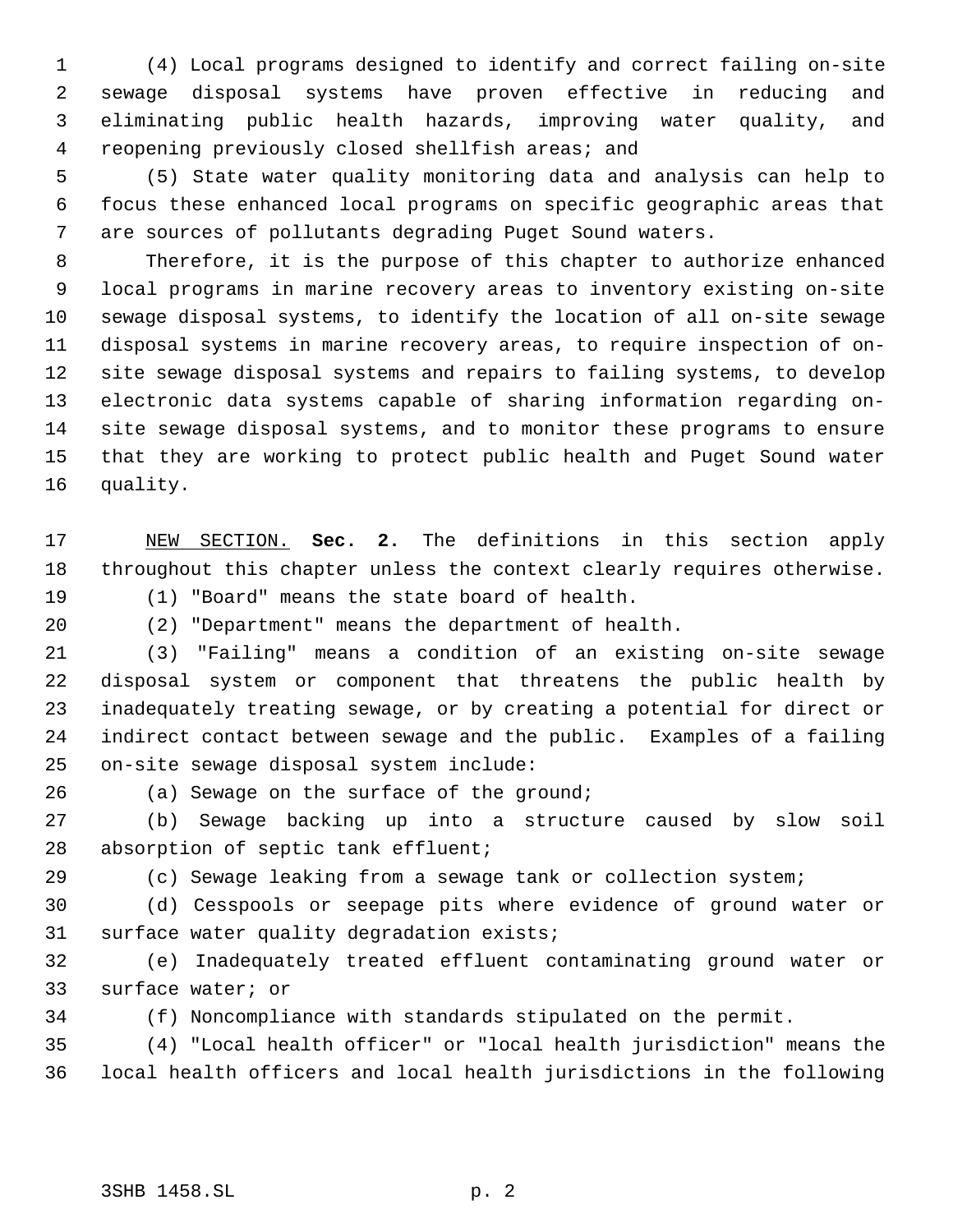counties bordering Puget Sound: Clallam, Island, Kitsap, Jefferson, Mason, San Juan, Seattle-King, Skagit, Snohomish, Tacoma-Pierce, Thurston, and Whatcom.

 (5) "Marine recovery area" means an area of definite boundaries where the local health officer, or the department in consultation with the health officer, determines that additional requirements for existing on-site sewage disposal systems may be necessary to reduce potential failing systems or minimize negative impacts of on-site sewage disposal systems.

 (6) "Marine recovery area on-site strategy" or "on-site strategy" means a local health jurisdiction's on-site sewage disposal system strategy required under section 5 of this act. This strategy is a component of the on-site program management plan required under section 3 of this act.

 (7) "On-site sewage disposal system" means an integrated system of components, located on or nearby the property it serves, that conveys, stores, treats, or provides subsurface soil treatment and dispersal of sewage. It consists of a collection system, a treatment component or treatment sequence, and a soil dispersal component. An on-site sewage disposal system also refers to a holding tank sewage system or other system that does not have a soil dispersal component. For purposes of this chapter, the term "on-site sewage disposal system" does not include any system regulated by a water quality discharge permit issued under chapter 90.48 RCW.

 (8) "Unknown system" means an on-site sewage disposal system that was installed without the knowledge or approval of the local health jurisdiction, including those that were installed before such approval was required.

 NEW SECTION. **Sec. 3.** By July 1, 2007, the local health officers of health jurisdictions in the twelve counties bordering Puget Sound shall develop a written on-site program management plan to provide guidance to the local health jurisdiction.

 NEW SECTION. **Sec. 4.** (1) In developing on-site program management plans required under section 3 of this act, the local health officer shall propose a marine recovery area for those land areas where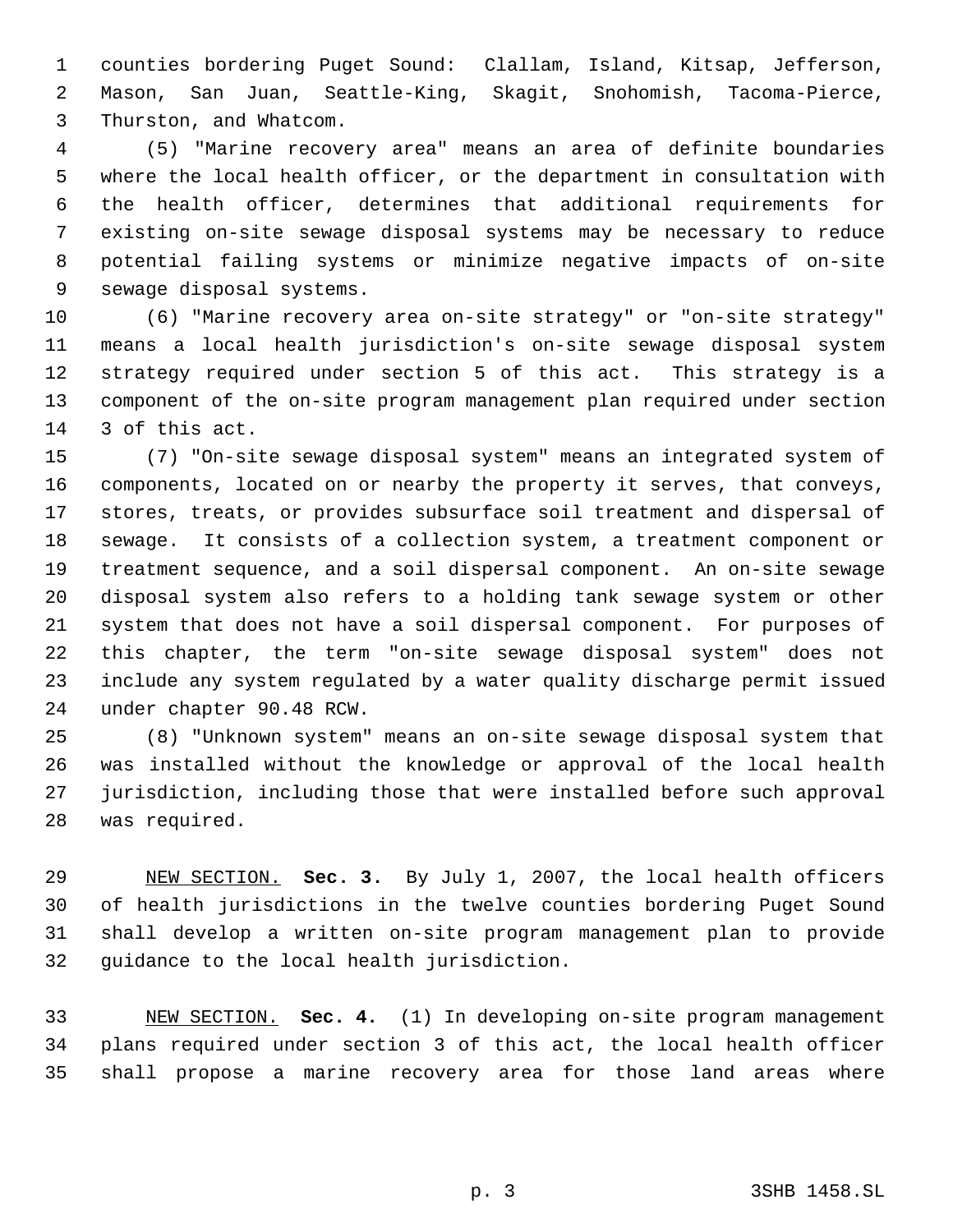existing on-site sewage disposal systems are a significant factor contributing to concerns associated with:

 (a) Shellfish growing areas that have been threatened or downgraded by the department under chapter 69.30 RCW;

 (b) Marine waters that are listed by the department of ecology under section 303(d) of the federal clean water act (33 U.S.C. Sec. 1251 et seq.) for low-dissolved oxygen or fecal coliform; or

 (c) Marine waters where nitrogen has been identified as a contaminant of concern by the local health officer.

 (2) In determining the boundaries for a marine recovery area, the local health officer shall assess and include those land areas where existing on-site sewage disposal systems may affect water quality in the marine recovery area.

 (3) Determinations made by the local health officer under this section, including identification of nitrogen as a contaminant of concern, will be based on published guidance developed by the department. The guidance must be designed to ensure the proper use of available scientific and technical data. The health officer shall document the basis for these determinations when plans are submitted to the department.

 (4) After July 1, 2007, the local health officer may designate additional marine recovery areas meeting the criteria of this section, according to new information. Where the department recommends the designation of a marine recovery area or expansion of a designated marine recovery area, the local health officer shall notify the department of its decision concerning the recommendation within ninety days of receipt of the recommendation.

 NEW SECTION. **Sec. 5.** (1) The local health officer of a local health jurisdiction where a marine recovery area has been proposed under section 4 of this act shall develop and approve a marine recovery area on-site strategy that includes designation of marine recovery areas to guide the local health jurisdiction in developing and managing all existing on-site sewage disposal systems within marine recovery areas within its jurisdiction. The on-site strategy must be a component of the program management plan required under section 3 of this act. The department may grant an extension of twelve months where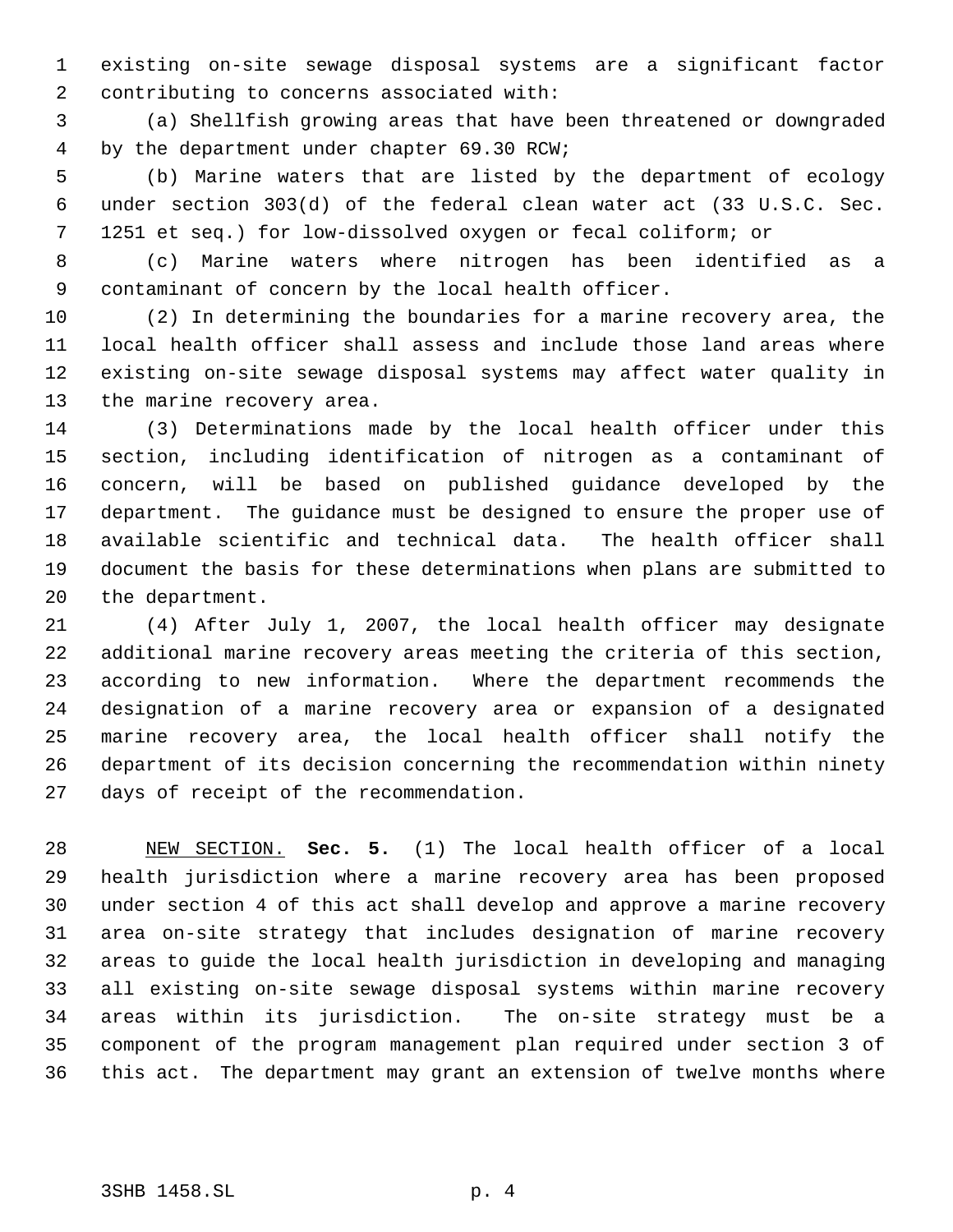a local health jurisdiction has demonstrated substantial progress toward completing its on-site strategy.

 (2) An on-site strategy for a marine recovery area must specify how the local health jurisdiction will by July 1, 2012, and thereafter, find:

 (a) Existing failing systems and ensure that system owners make necessary repairs; and

 (b) Unknown systems and ensure that they are inspected as required to ensure that they are functioning properly, and repaired, if necessary.

 NEW SECTION. **Sec. 6.** In a marine recovery area, each local health officer shall:

 (1) Require that on-site sewage disposal system maintenance specialists, septic tank pumpers, or others performing on-site sewage disposal system inspections submit reports or inspection results to the local health jurisdiction regarding any failing system; and

 (2) Develop and maintain an electronic data system of all on-site sewage disposal systems within a marine recovery area to enable the local health jurisdiction to actively manage on-site sewage disposal systems. In assisting development of electronic data systems, the department shall work with local health jurisdictions with marine recovery areas and the on-site sewage disposal system industry to develop common forms and protocols to facilitate sharing of data. A marine recovery area on-site sewage disposal electronic data system must be compatible with all on-site sewage disposal electronic data systems used throughout a local health jurisdiction.

 NEW SECTION. **Sec. 7.** (1) The on-site program management plans of local health jurisdictions required under section 3 of this act must be submitted to the department by July 1, 2007, and be reviewed to determine if they contain all necessary elements. The department shall provide in writing to the local board of health its review of the completeness of the plan. The board may adopt additional criteria by rule for approving plans.

 (2) In reviewing the on-site strategy component of the plan, the department shall ensure that all required elements, including designation of any marine recovery area, have been addressed.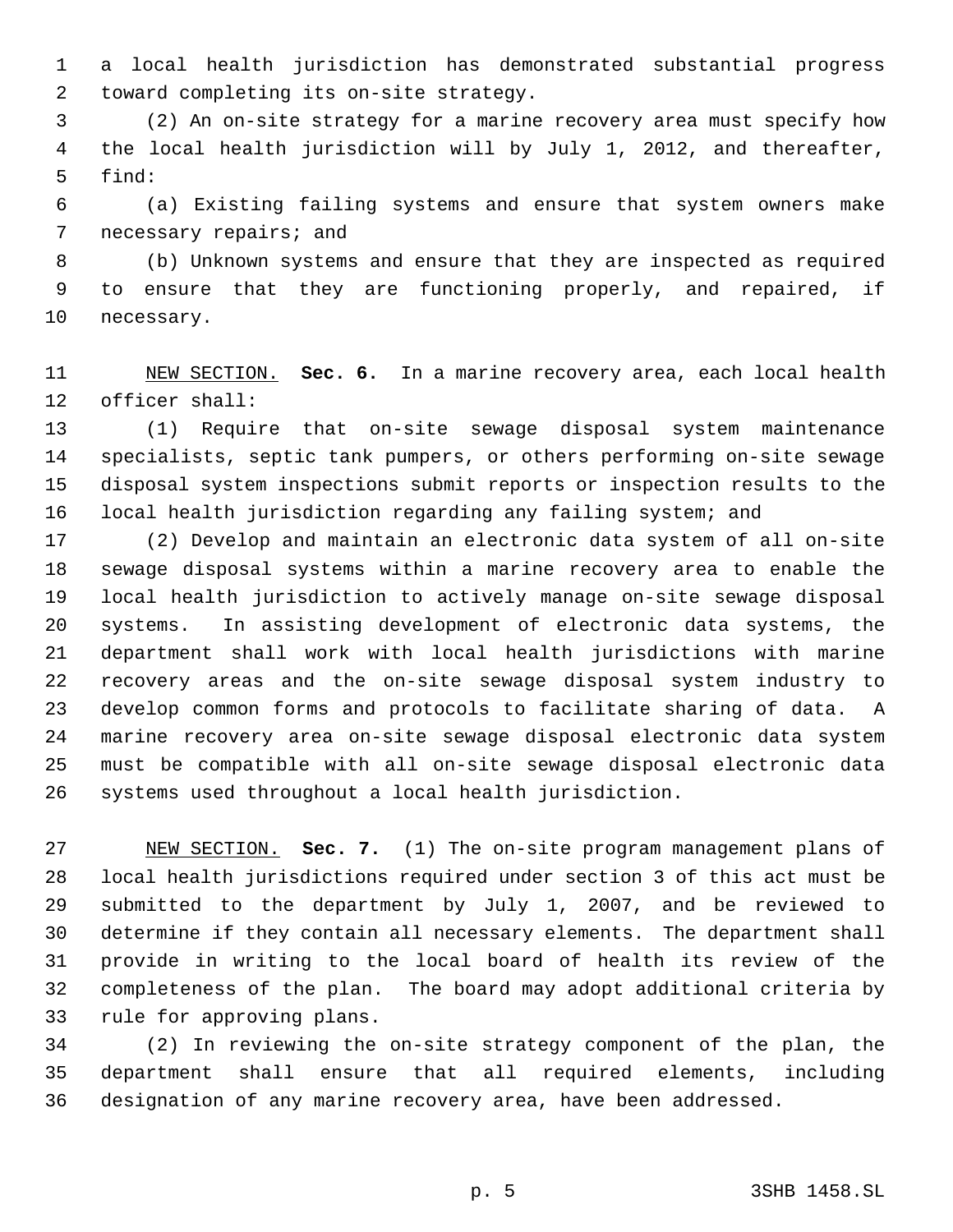(3) Within thirty days of receiving an on-site strategy, the department shall either approve the on-site strategy or provide in writing the reasons for not approving the strategy and recommend changes. If the department does not approve the on-site strategy, the local health officer must amend and resubmit the plan to the department for approval.

 (4) Upon receipt of department approval or after thirty days without notification, whichever comes first, the local health officer shall implement the on-site strategy.

 (5) If the department denies approval of an on-site strategy, the local health officer may appeal the denial to the board. The board must make a final determination concerning the denial.

(6) The department shall assist local health jurisdictions in:

 (a) Developing written on-site program management plans required by section 3 of this act;

(b) Identifying reasonable methods for finding unknown systems; and

 (c) Developing or enhancing electronic data systems that will enable each local health jurisdiction to actively manage all on-site sewage disposal systems within their jurisdictions, with priority given to those on-site sewage disposal systems that are located in or which could affect designated marine recovery areas.

 NEW SECTION. **Sec. 8.** (1) The department shall enter into a contract with each local health jurisdiction subject to the requirements of this chapter to implement plans developed under this chapter, and to develop or enhance electronic data systems required by this chapter. The contract must include state funding assistance to the local health jurisdiction from funds appropriated to the department for this purpose.

 (2) The contract must require, at a minimum, that within a marine recovery area, the local health jurisdiction:

(a) Show progressive improvement in finding failing systems;

 (b) Show progressive improvement in working with on-site sewage disposal system owners to make needed system repairs;

 (c) Is actively taking steps to find previously unknown systems and ensuring that they are inspected as required and repaired if necessary; (d) Show progressive improvement in the percentage of on-site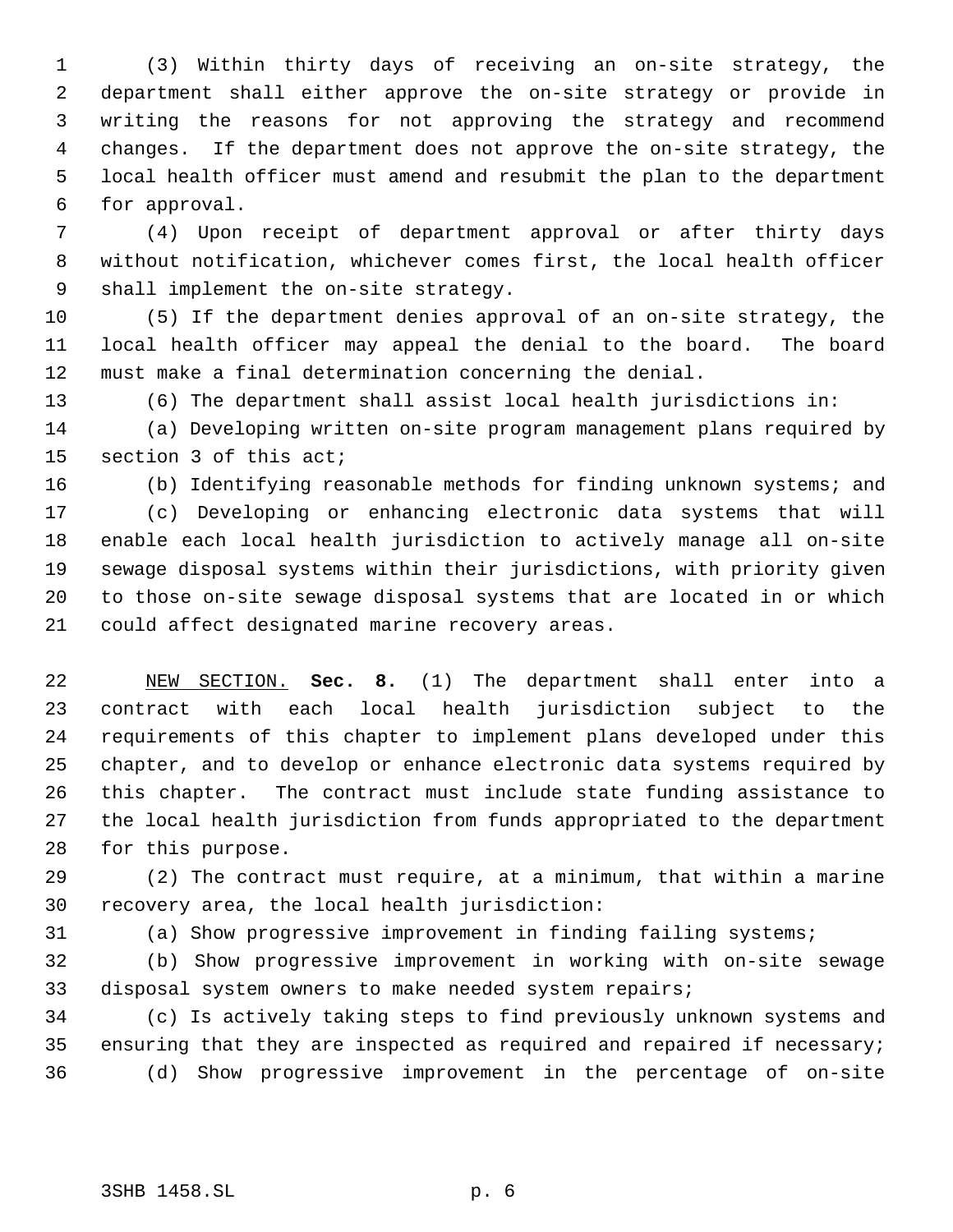sewage disposal systems that are included in an electronic data system; and

 (e) Of those on-site sewage disposal systems in the electronic data system, show progressive improvement in the percentage that have had required inspections.

 (3) The contract must also include provisions for state assistance in updating the plan. Beginning July 1, 2012, the contract may adopt revised compliance dates, including those in section 5 of this act, where the local health jurisdiction has demonstrated substantial progress in updating the on-site strategy.

 (4) The department shall convene a work group for the purpose of making recommendations to the appropriate committees of the legislature for the development of certification or licensing of maintenance specialists. The work group shall make its recommendation with consideration given to the 1998 report to the legislature entitled "On- Site Wastewater Certification Work Group" as it pertains to maintenance specialists. The work group may give priority to appropriate levels of certification or licensure of maintenance specialists who work in the Puget Sound basin.

 NEW SECTION. **Sec. 9.** The provisions of this chapter are supplemental to all other authorities governing on-site sewage disposal systems, including chapter 70.118 RCW and rules adopted under that chapter.

 NEW SECTION. **Sec. 10.** A new section is added to chapter 90.48 RCW to read as follows:

 The department shall offer financial and technical assistance to local governments and tribal entities in Puget Sound counties to establish or expand on-site sewage disposal system repair and replacement through local loan and grant programs. The programs must give priority to low-income and financially distressed homeowners.

 NEW SECTION. **Sec. 11.** (1) The department of health shall report to the appropriate committees of the senate and house of representatives by December 31, 2008, on progress in designating marine recovery areas and developing and implementing on-site strategies for such marine recovery areas.